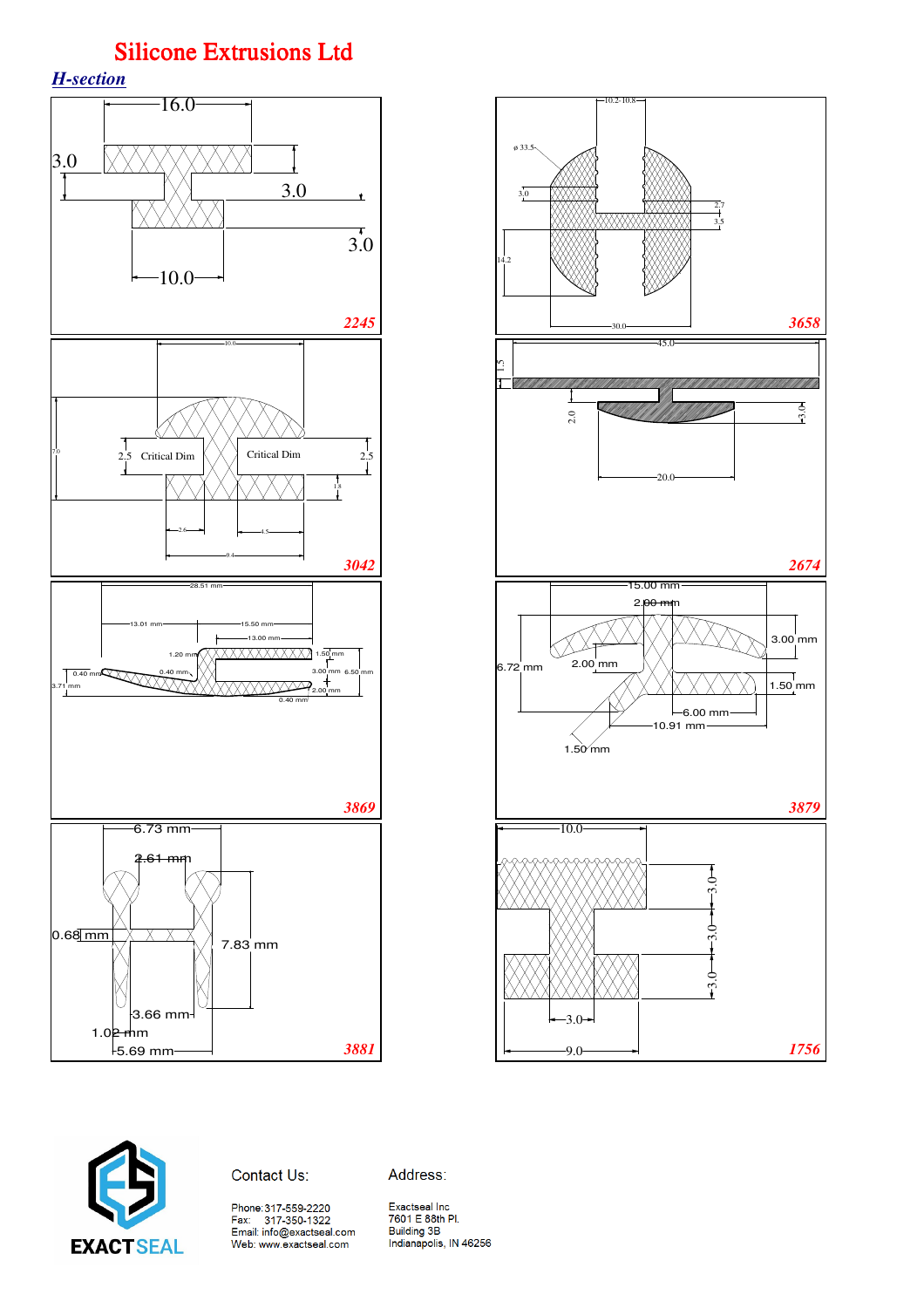





Contact Us:

Address:

Phone:317-559-2220<br>Fax: 317-350-1322<br>Email: info@exactseal.com Web: www.exactseal.com

Exactseal Inc<br>7601 E 88th Pl. Building 3B Indianapolis, IN 46256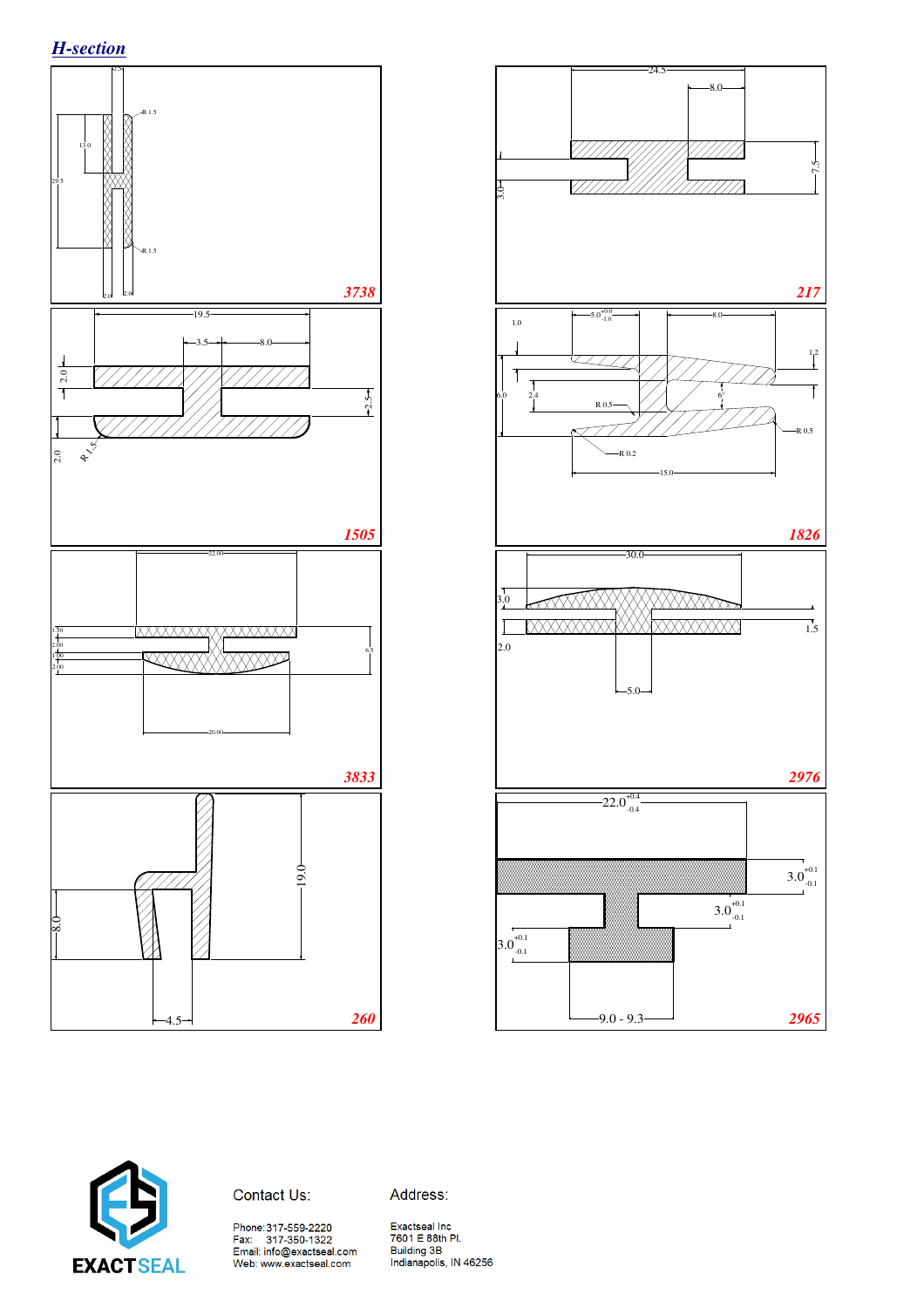





Contact Us:

Address:

Phone:317-559-2220<br>Fax: 317-350-1322<br>Email: info@exactseal.com<br>Web: www.exactseal.com

Exactseal Inc Exactsearme<br>7601 E 88th Pl.<br>Building 3B<br>Indianapolis, IN 46256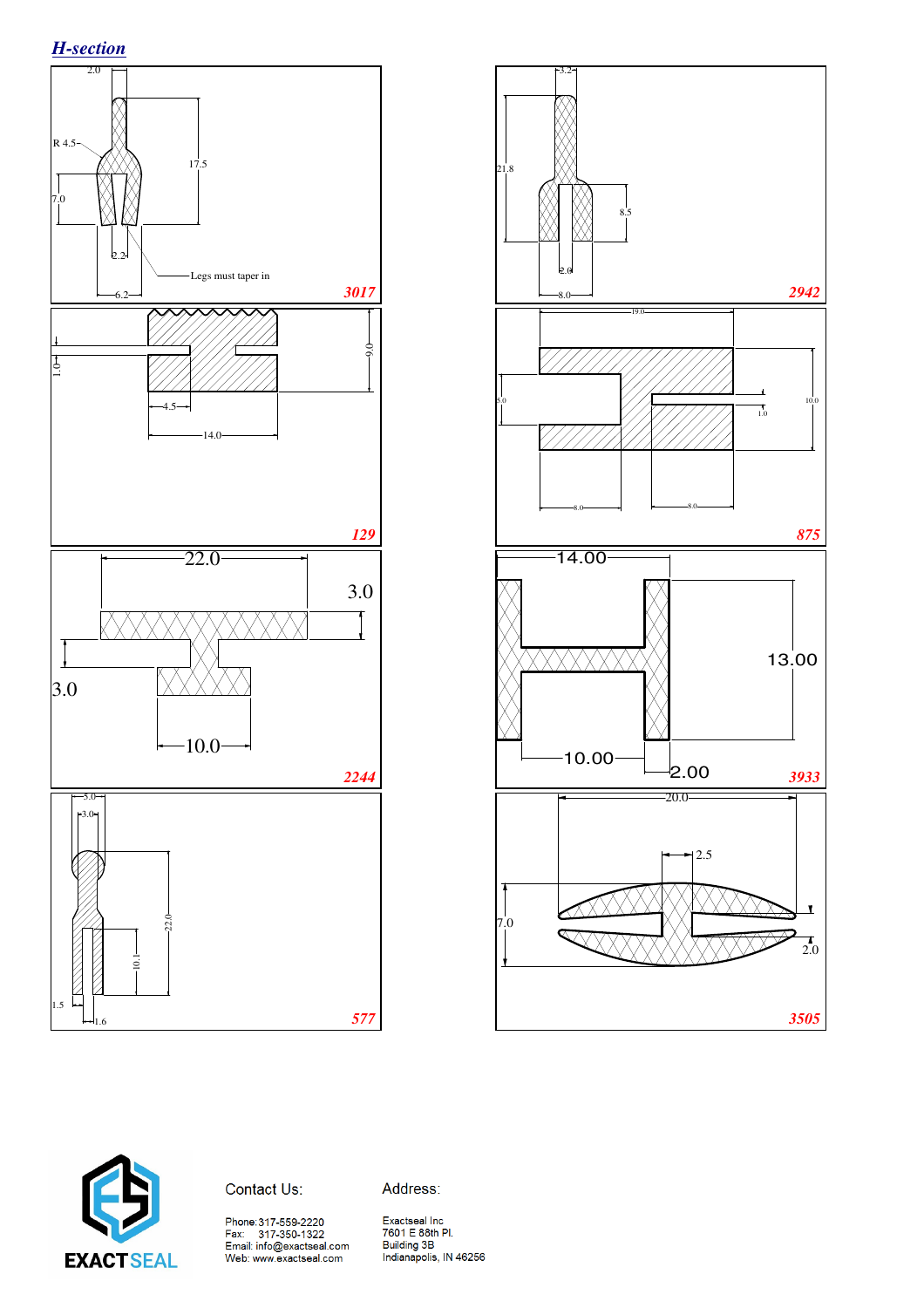





Contact Us:

Address:

Phone:317-559-2220<br>Fax: 317-350-1322<br>Email: info@exactseal.com<br>Web: www.exactseal.com

Exactseal Inc 2001 E 88th Pl.<br>Building 3B<br>Indianapolis, IN 46256